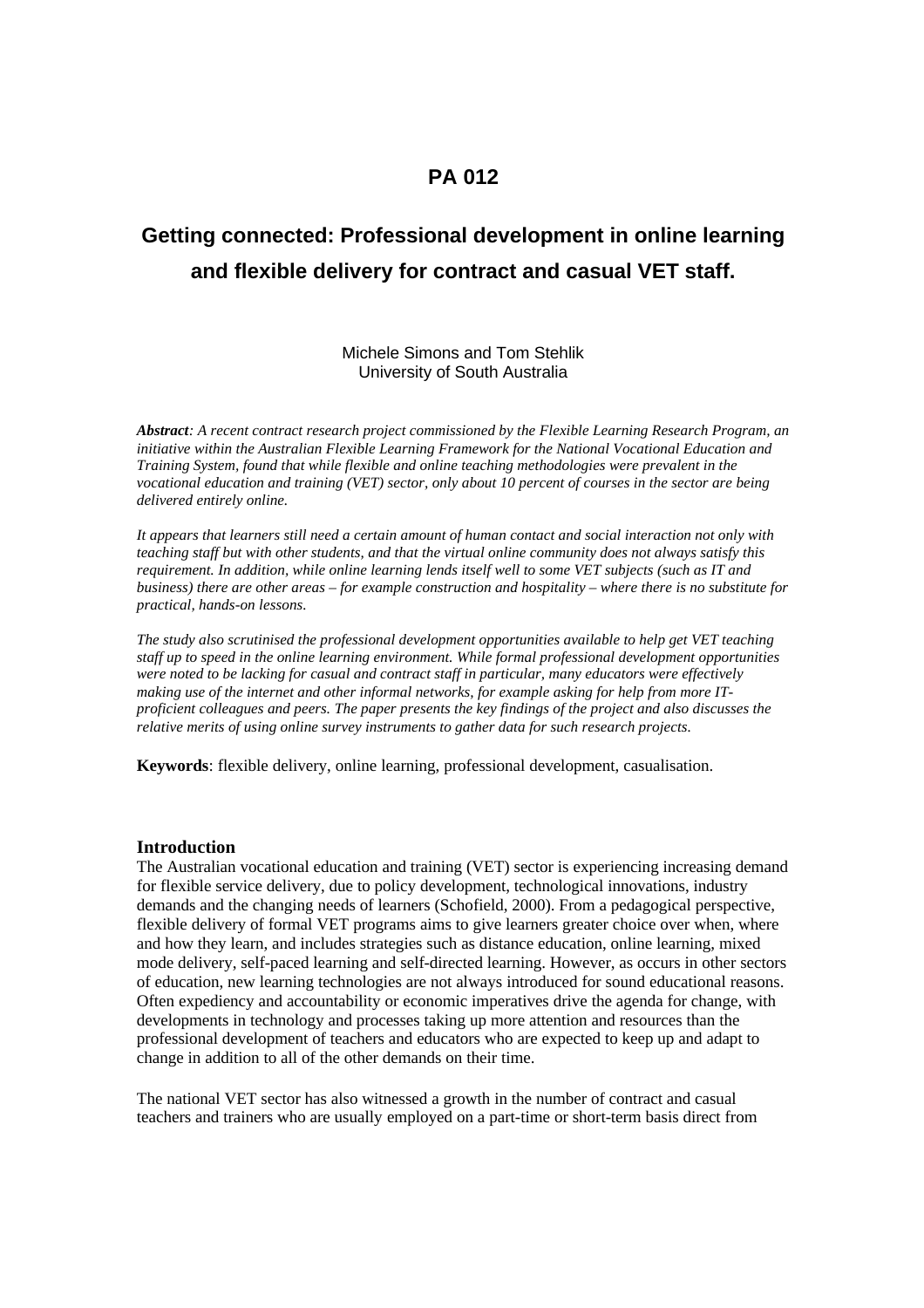industry, in recognition of their currency and recency in a particular vocational field. The nature of this employment arrangement has potential implications for the extent to which contract and casual staff are able to implement flexible and online approaches to learning, as well as their access to professional development to support this work. Recent research findings indicate that casualisation of the VET workforce is one of the top eight barriers to staff development, and that there is disproportionate engagement in a range of professional development activities by contract and casual staff compared with those employed on a permanent and ongoing basis (Harris et al, 2001). Further to this finding, contract and casual TAFE staff report that a large proportion of professional development activities are undertaken in their own time, leading them to work more than their official hours, and that one of the top 5 factors impacting on their work was changes in delivery modes (Kronemann, 2001).

# **The Research Project**

A study was therefore commissioned by the Flexible Learning Research Program, an initiative within the Australian Flexible Learning Framework for the National Vocational Education and Training System, to explore the experiences of contract and casual staff in the provision of flexible delivery and online learning in the VET sector, particularly their ability to 'get connected' with flexible and online learning technologies and the opportunities they have to engage in professional development activities to support their teaching practice in these areas.

The project was managed by the Centre for Research in Education, Equity and Work at the University of South Australia, in collaboration with the TAFE Queensland Centre for Innovation and Development. The full report of the project titled *Getting connected: The experiences of contract and casual staff in the provision of flexible and online learning in the VET sector* was published in 2003 by the National Centre for Vocational Education Research (Stehlik et al, 2003).

The methodology for this study involved a combination of qualitative and quantitative approaches, which addressed both the analytical and descriptive nature of the issues being studied. This multi-method approach included:

- $\mathscr{L}$  as review of current policies and practices in flexible learning delivery in the VET sector and the literature on professional development for VET teachers and trainers
- $\mathscr{L}$   $\mathscr{L}$  as study interviews with teaching staff and educational managers at six VET sites representing public and private providers in South Australia and Queensland
- ??an online survey administered by the University of South Australia's Marketing Science Centre and directed at contract and casual teaching/training staff, disseminated through a number of networks of VET providers.

The key findings of the research project are introduced and discussed under the following headings:

- 1. Adoption of flexible and online approaches within VET providers
- 2. Contract and casual staff involvement in flexible and online learning
- 3. Knowledge, skills and attributes needed for flexible and online learning
- 4. Professional development in flexible and online learning

# **Adoption of flexible and online approaches within VET providers**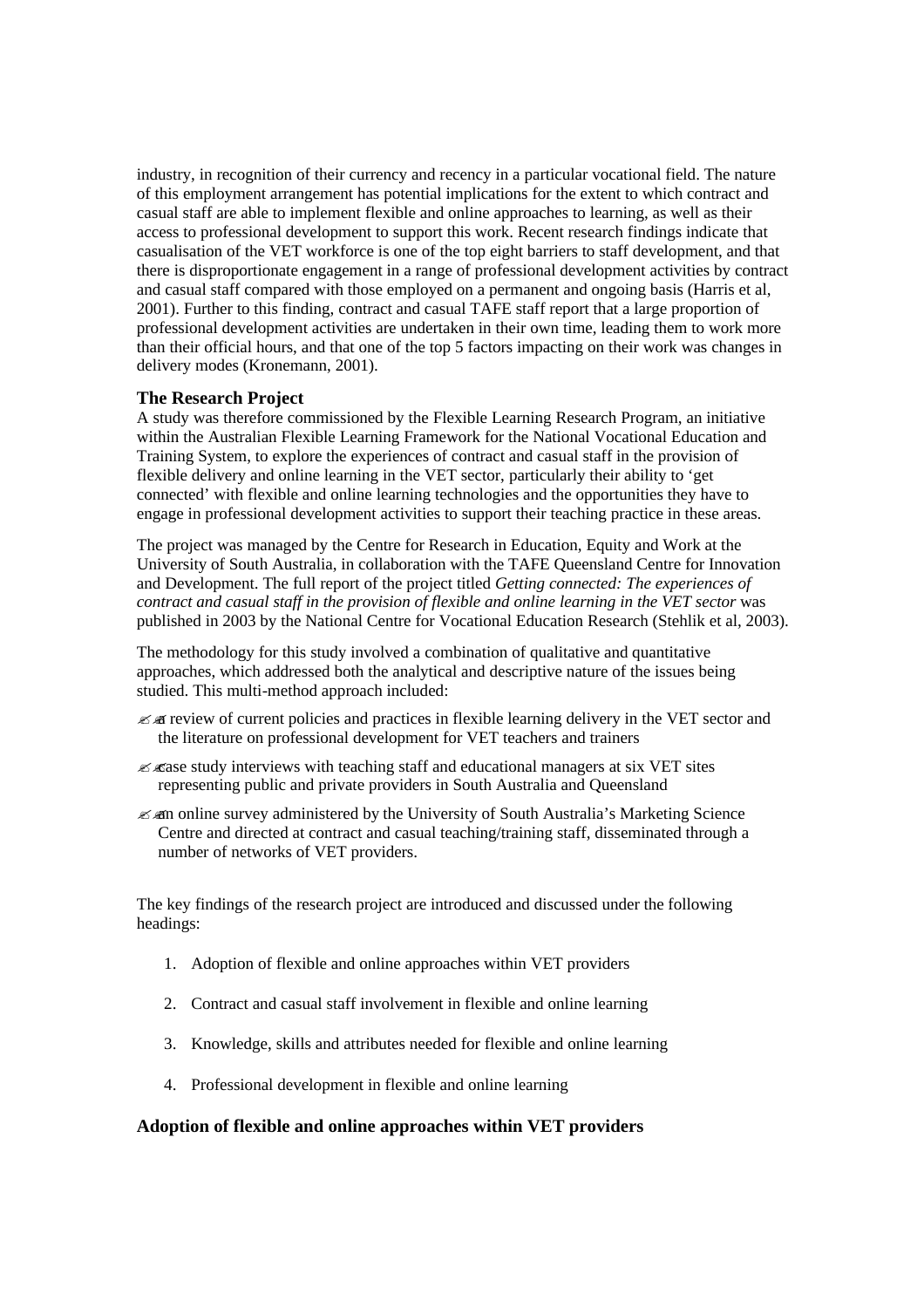While the program areas and providers represented in the case studies necessarily offered flexible delivery and online learning options as a pre-requisite for involvement in this study, the extent to which they did so varied. Public providers saw involvement in flexible learning as a strategic priority in their planning cycle while private RTOs (Registered Training Organisations) saw it as a market edge and an inevitable future direction. While online learning options were also included under this priority, the extent to which they can be offered in practice is subject to a greater number of limitations than flexible delivery in general. Some of these limitations related to technology, some to methodological considerations, but they were also linked to the type of industry or program area involved.

It became apparent from this research that some industry/program areas are more likely to be able to embrace online learning than others. For example, industries like retail, hospitality and business can transfer learning materials and activities to online environments more readily than industries like manufacturing where more traditional methods which involve technicians working alongside learners in the workplace are seen to be more effective in terms of cost and transfer of learning. However it was also acknowledged that in management training courses for example, interaction with a group is still important and students gain more from this than they would from interacting online, which can also be more difficult to manage.

From a sample of 149 usable responses to the online survey, it was found that only about 10% of courses referred to by respondents were delivered entirely online. In most cases a form of blended delivery was being offered, involving a range of approaches that included face-to-face teaching, video streaming, on-the-job training and print-based options.

The study further highlighted the fact that the adoption of flexible delivery was often affected by the availability of technology and resources, some hesitation towards change by teachers and trainers, the time constraints of staff, the availability of funding, and a recognition that online learning does not necessarily cater to all learning styles.

#### **Contract and casual staff involvement in flexible and online learning**

Contract and casual staff reported becoming involved in flexible and online delivery almost as an opportunistic rather than a systematic decision – in some cases they were motivated to keep their job or increase their employability by embracing what they believe to be the future of learning, in others it was just seen as 'part of the job', and in other cases it was a matter of adopting an innovation that would increase access and learning outcomes for students. Some of the case study respondents reported that their initial employment was on an hourly paid basis, but increasing involvement in flexible and online delivery had led to more secure contract positions. Ironically, the more their paid teaching hours increased however, the less time there was for professional development and involvement in projects for developing technical skills, which were often done in their own time when they were casual.

There were also broader contextual factors shaping the likelihood of involvement in flexible delivery, including the history of the institutions in which the teachers and trainers were located and the strategic management of program areas, as well as the individual employment histories of the teachers and trainers themselves.

In general, while opportunities to become involved with flexible and online delivery would seem to be equally available to all staff regardless of their employment status, staff employed on a casual basis seem to be involved in delivering and assessing flexible and online programs and courses but not in designing or developing them, as this requires time, technical knowledge, access to resources and information and a certain amount of ongoing employment security which makes such work limited to full-time contract or permanent staff. While it was established that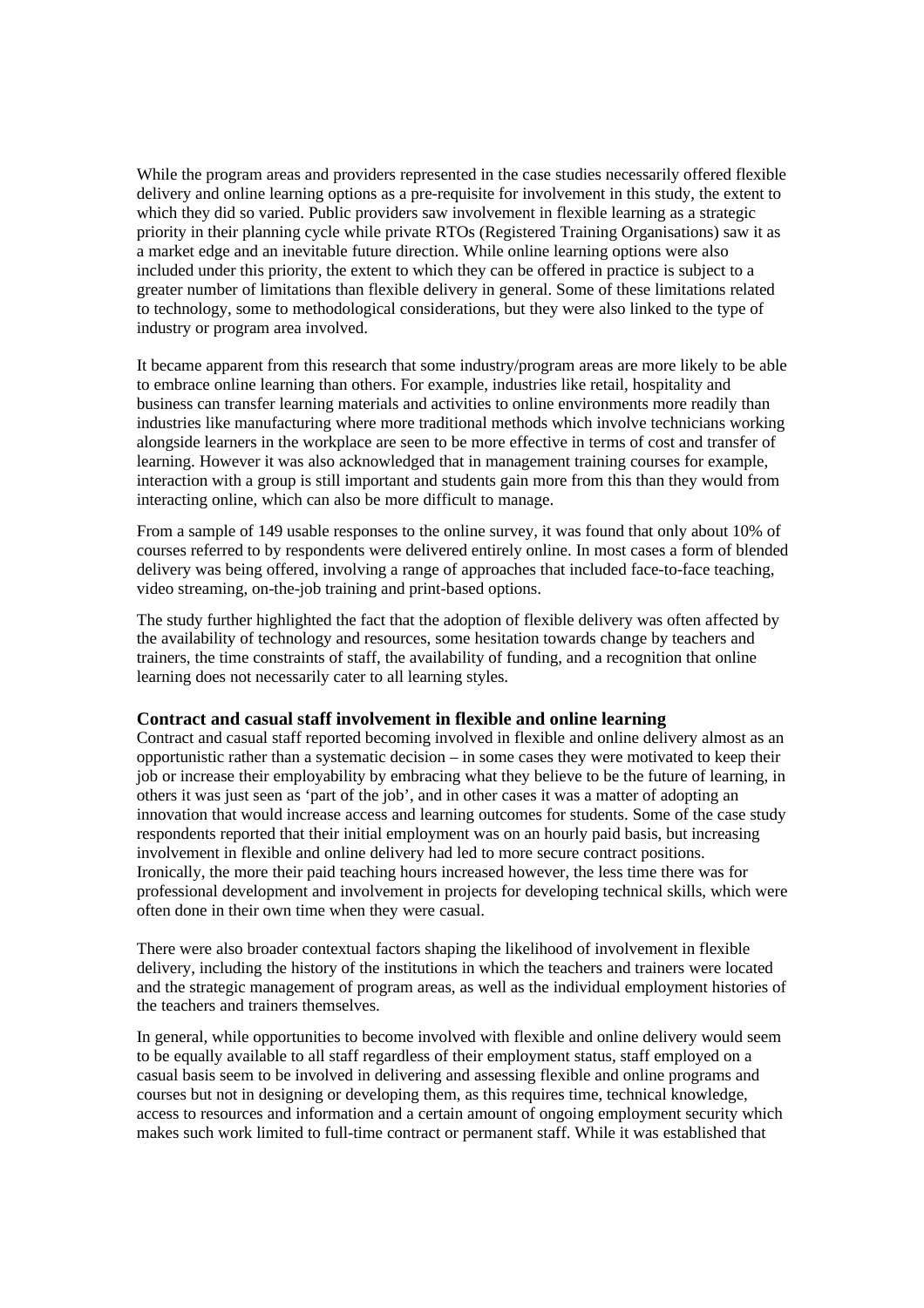this was often a pragmatic management decision, it could be an issue for casual staff who are usually appointed directly from industry specifically for their recent knowledge and experience, yet are then faced with delivering a package developed and designed by someone else. It also has implications for succession planning if casual staff are excluded from design and curriculum work yet could be assumed to be the next generation of full-time or permanent staff, presumably with requirements to understand curriculum development.

#### **Knowledge, skills and attributes needed for flexible and online learning**

The fact that many casual teaching staff are employed by both public and private providers directly from industry specifically because of their recent industry knowledge and experience was a recurring theme in this study. They are often employed at short notice for fixed term contracts and for specific skills, and as part of a human resource strategy where casual employment can be varied depending on demand for courses and numbers of students and to further the strategic goals of the organisation.

For example one case study confirmed that a team of teachers employed for their technical knowledge had no previous face-to-face classroom teaching history at all before being brought in to teach a program using a web-based management system that included video streaming, email, chat facilities and a bulletin board. The fact that the program was very successful was put down to sheer dedication, perseverance and team work on behalf of the staff who needed to develop a complete new set of skills, knowledge and abilities to meet the needs of the students in this online environment.

This contrasts with the view also expressed that the types of skills required for effective teaching in flexible and online modes are no different from those used in more traditional teaching situations such as face-to-face in classrooms. However, this view was more representative of permanent and full-time staff who also tended to believe that underpinning knowledge about education and learning styles are just as important as technical skills, knowledge of industry and content skills. Educational managers were also of the view that knowledge, skill and attribute development should be premised on an underpinning knowledge of classroom delivery, which links with the preference expressed in a number of settings for delivery that was not just online but a mixture of methods described variously as *mixed-mode, integrated, hybrid* or *blended*.

Knowledge and skills requirements for all staff regardless of employment status would also seem to be dependent on a range of factors including the extent to which they were involved in teaching that was fully online. Design and development of online courses requires a specific set of technical skills in addition to content knowledge, which some staff reported as being not appreciated or understood by those who had little knowledge of this form of delivery. Some staff also reported that they did not need to develop the technical skills as there were other people within the organisation who could supply those, while others wanted to develop technical skills for their own interest and personal development

#### **Professional development in flexible and online learning**

One of the main factors influencing professional development in the VET sector appears to be the enthusiasm and willingness of staff to embrace flexible and online learning technologies, which underpins a commitment to self-directed learning. Those who were early adopters of flexible and online learning technologies tended to identify themselves as change agents in the organisation, adopting a role of promulgating information and mentoring colleagues, being seen as knowledge experts and generally driving change within their workgroup, program or organisation, described as 'bringing people along with you and helping them through the change process'. In general, informal mentoring, coaching and talking to peers have emerged as significant processes in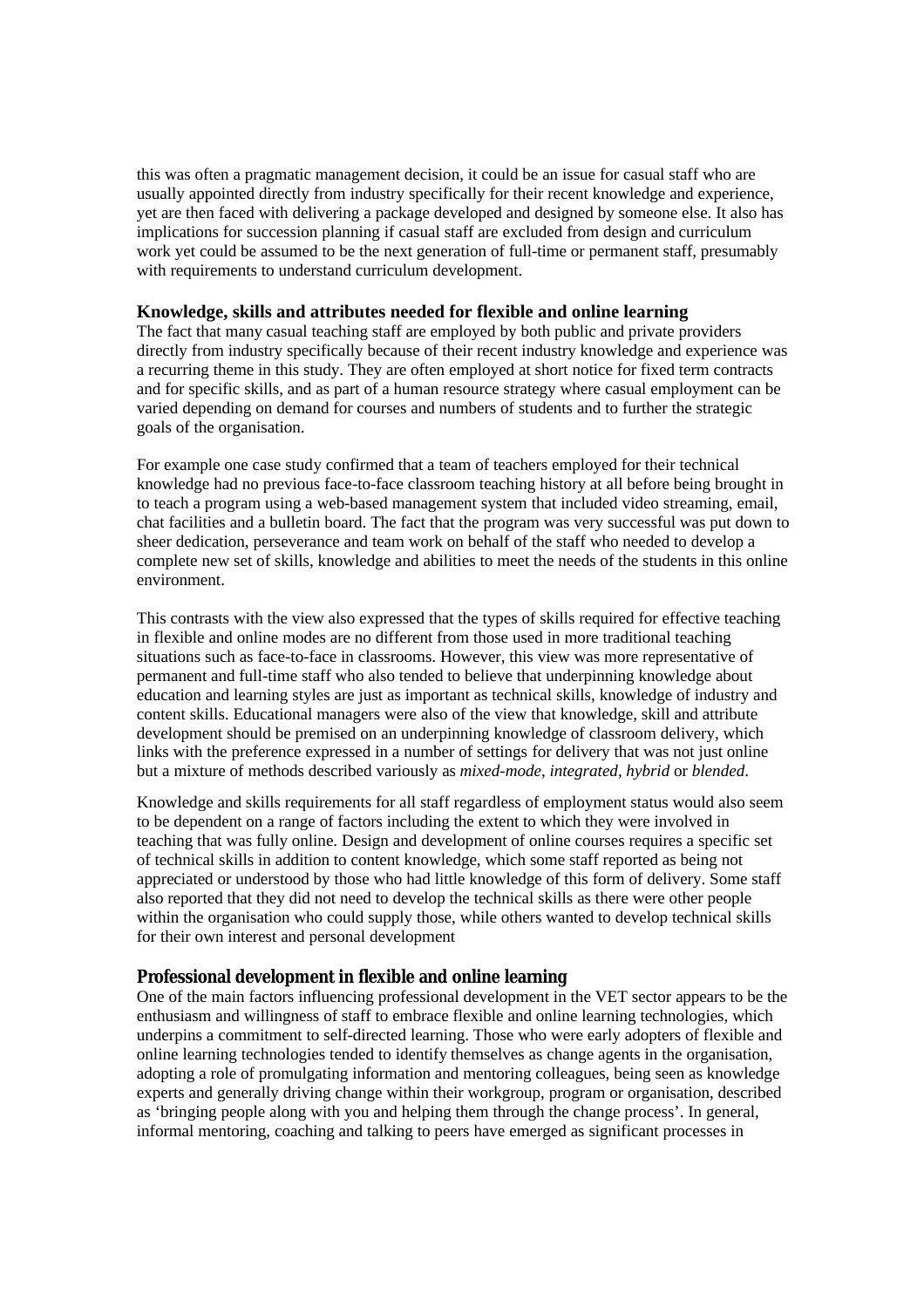professional development, and the extent to which organisations support such informal learning networks could be further investigated.

An interesting factor to emerge is the notion of support for development being team-based. While professional development is often seen as an individual development process, responses in this study showed that a larger perspective from the point of view of the team or workgroup also needs to be acknowledged. For example, a manager in one public RTO mentioned the fact that one staff member from a particular program had been chosen to become involved in a Learnscope project which was seen as 'extensive professional development'. This had taken her away from teaching duties for three weeks and placed a lot of pressure on the team in the short term who 'struggled with her load' while she was away. However the longer term outcome was that 'the team benefited enormously' when she returned and was able to share new knowledge and skills and facilitate the development of better technical resources.

Most casual and short-term contract staff considered that professional development was not readily available to them or that it was expected they undertake it in their own time. Some spoke of support from their organisation being there 'if you want it', while others considered it was offered on a needs basis and if a need could be identified, some support might be obtained.

Of the types of support for formal learning in flexible delivery mentioned in the online survey, the main method cited was assistance with HECS or course fees followed by assistance with the cost of books and materials, and some form of paid or unpaid leave in order to attend study or flexible working arrangements to allow study time. However half of the respondents undertaking formal learning in flexible delivery reported receiving no support at all from their organisation.

A smaller number of respondents (20) reported involvement in formal study specifically in online learning, and 12 of these reported receiving support including payment for fees, materials and some assistance with leave.

# **Implications for managing professional development**

The outcomes of this research study indicate that a number of opportunities exist for teaching staff in the VET sector to undertake professional development in flexible and online learning, ranging from university degrees to in-house training, with some receiving financial support from their employer. However, the less attached staff are to the workforce, the less likely they are to have access to professional development.

Contract and casual staff are usually employed part-time, while also working in the industry from which they have been recruited to teach. They are also possibly teaching in more than one organisation, and the time spent with the RTO is limited to what they are paid for. As a result, managers are more likely to give permanent and full-time staff priority for staff development when funding is available. Contract and casual staff who do get selected for training opportunities tend to be those who show interest and are already seen as experts in the field. This highlights the politics and practical difficulties involved in managing a diverse workforce.

The case studies also emphasised the fact that professional development needs will often only become apparent after the transition to online learning delivery has begun. That is, it is only after experiential learning, informal learning and networking with colleagues, that more formal staff development needs are identified.

However, the bigger picture illustrated by the literature on change management in online and flexible delivery and reinforced by this research project is one which highlights the importance of professional development moving beyond 'technical skills and operational understandings' to addressing wider conceptual and affective issues (Walsh 2000, p.15). Like many contemporary educational reforms, the integration of online and flexible delivery requires much more than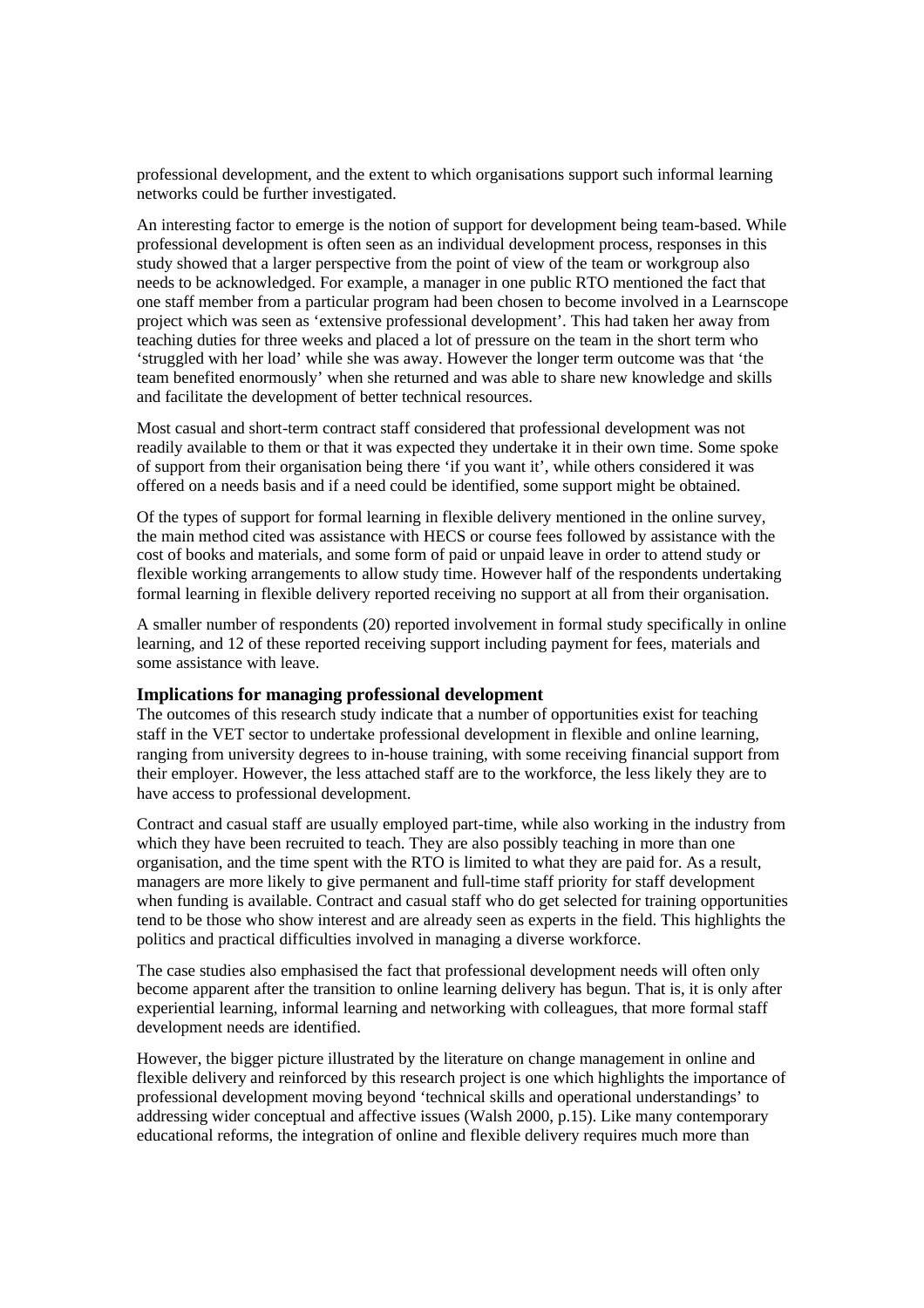technical skills; it requires new pedagogical approaches (McKavanagh et al. 2002, Brennan, 2003, Ellis & Phelps, 1999). It challenges previously held assumptions relating to assessment (Hyde, Booth & Wilson, 2003) and to the norms, habits and beliefs that surround student / teacher interactions (Ellis & Phelps, 1999).

Further, Brennan (2003), McKavanagh et al. (2002), Schofield, Walsh and Melville (2000) have noted the absence of any transparent articulation of thinking about teaching and learning theories that are in keeping with emerging understandings of online learning. Furthermore, in the absence of any carefully thought out approaches to instructional design which are matched to new technologies, online technologies run the risk of being reduced to information transfer and storage systems rather than the repositories of rich learning experiences (Nowak 1998, cited in Cashion and Palmieri 2002, p. 22). The case study interviews with VET managers confirmed the view that the base qualification Certificate IV in Workplace Assessment and Training for example was very limited in being able to provide VET staff with breadth and depth of understanding in adult education theory and methodology as well as important elements of VET policy such as the AQTF.

## **Limitations of online approaches to teaching, learning and research**

It is suggested that these arguments and observations are equally valid when applied to the higher education sector, particularly in reducing online technologies to systems of retrieving and crunching data for evaluation of programs and courses; with their integration into teaching methodology being rather patchy and more or less dependent on the initiative, enthusiasm and application of individuals - much like the early adopters in the VET study. To use the authors' own institution as an example, all courses must be evaluated using an online Course Evaluation Instrument (CEI) with an associated Student Evaluation of Teaching (SET) instrument which combined are intended to provide feedback for teaching staff not only on their course materials but their own teaching performance.

There are several issues associated with the introduction and use of such online evaluation instruments, but the main one to be pointed out here is that students are not completing them. In the experience of one of the authors for example, only three out of a class of 46 external students completed the CEI and SET instruments for an undergraduate course taught in Semester 2, 2002. This was despite clear instructions in course materials and email reminders, and shows that even when proficient in IT skills, students are just not interested in spending even  $10 - 15$  minutes completing an online survey. On the other hand, when human interaction is possible in a face-toface situation, course evaluation can become a dialogue between students and lecturers with rich and meaningful results. While the CEI and SET results can be instantly aggregated and tabulated and produce colourful bar graphs at the touch of a keyboard, a sample of three responses makes the data become meaningless. The administration has recently suggested strategies for increasing response rates such as offering rewards and incentives to students, for example chocolate, in return for completing the online evaluation. The authors believe this practice would normally be viewed as compromising any data collection process in terms of ethics and validity, as discussed below in relation to the research project.

The research team took the decision to administer a survey online as a means of attempting to engage a sample of casual and contract staff who were involved in a wide range of flexible delivery methods, particularly those who were working in an online environment. Once the survey instrument was developed, piloted and revised it was then placed online where it was active for a period of two months. Alongside preparation of the questionnaire, work also focused on the recruitment of a sample of contract and casual teachers and trainers to be invited to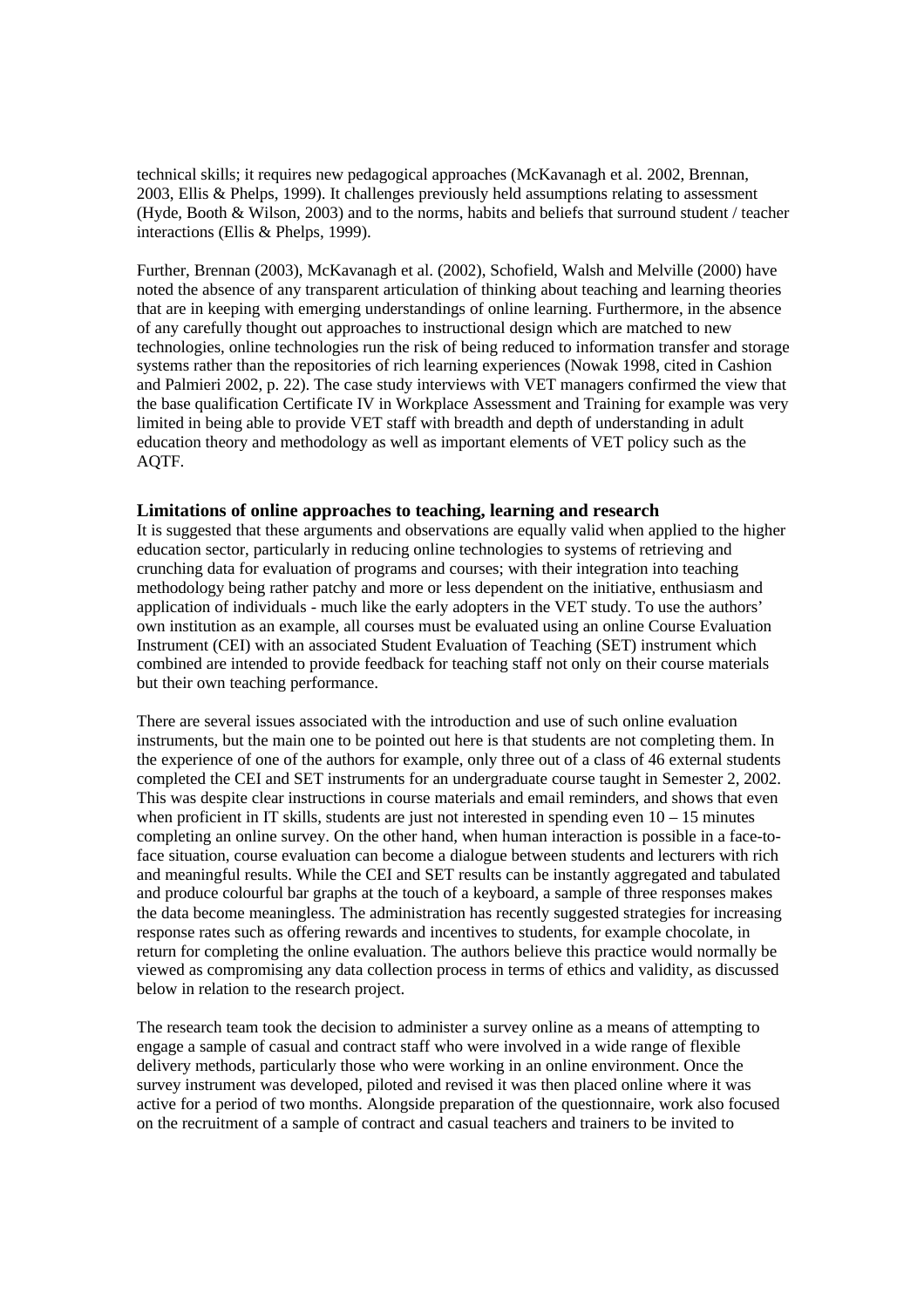respond to the survey. Using personal networks, and information gleaned from the National Training Information Service (NTIS) database, the Australian Council for Private Education and Training (ACPET) and Learnscope Victoria, 40 VET providers known to be engaged in flexible delivery across four states (South Australia, Queensland, Western Australia and Victoria) were identified. These organisations were then contacted to seek their permission to advertise the availability of the survey to their staff and encourage them to participate. Due to the perceived difficulty of identifying and contacting contract and casual staff directly, targeting was deliberately done this way through the employing organisations.

Initial contact with these organisations was interesting in itself. Most representatives from the organisations contacted expressed interest in issues related to the provision of professional development for contract and casual staff, even if, for various reasons they did not want to extend the invitation to their staff to participate in the survey. For example, a representative from one RTO pointed out that the sessional staff she employed came into the organisation only when they were engaged in teaching and she would fee obliged to pay her staff if they completed the survey. Several potential sites contacted in Victoria said that contract and casual teachers were 'surveyed out' as there had been at least three requests for participation in surveys over the last 12 months.

As part of the funding agreement for the study, a target of 200 useable responses was established. Initial response was slow, and emails encouraging participation were sent a number of times to those organisations and individuals who had agreed to promulgate the survey details to contract and casual staff. By the time the online survey was closed off in mid April 2003, the site holding the questionnaire had been accessed 201 times with a total 149 surveys being completed. While this did not achieve the target for the survey, a significant proportion of the hits to the site were translated into usable responses (74.1%) suggesting that the targeting was at least partially successful in reaching those participants most likely to be able to respond to the questionnaire.

Notwithstanding, obtaining this number of responses was a difficult and challenging process. In many respects the difficulties experienced by the research team mirror those of other researchers who have attempted to use the online environment for research (see for example, the online survey of students conducted by Cashion and Palmieri 2002). While organisations are often willing to give permission for researchers to approach their staff, this can be time consuming as such requests are handed from section to section until they rest with someone able to give the final authority and support for the contact process to proceed. This issue of over-surveying of organisations and staff appears to be an increasing issue confronting VET researchers. As noted by Cashion and Palmieri (2002, p. 37), ethics approvals obtained under the National Health and Medical Research Council guidelines do not permit the use of incentives to increase participation and hence are reliant on the generosity and goodwill of staff to participate.

Over-surveying and using online evaluation processes which reduce qualitative information to quantitative data for purposes of accountability may ultimately be having the effect of turning off teaching staff in both VET and higher education sectors to the use of online technologies for genuine integrated, mixed-mode or blended teaching, which brings us to the conclusion that professional development is the key to 'switching them on' or getting them connected. Where it is less likely in the higher education sector to employ direct from industry contract and casual staff who have less pre-conceived notions about teaching and therefore may be more willing to embrace integrated learning technologies, professional development of permanent or established staff needs to focus on ways to make online processes such as evaluation instruments more integrated with the teaching process rather than being seen as add-ons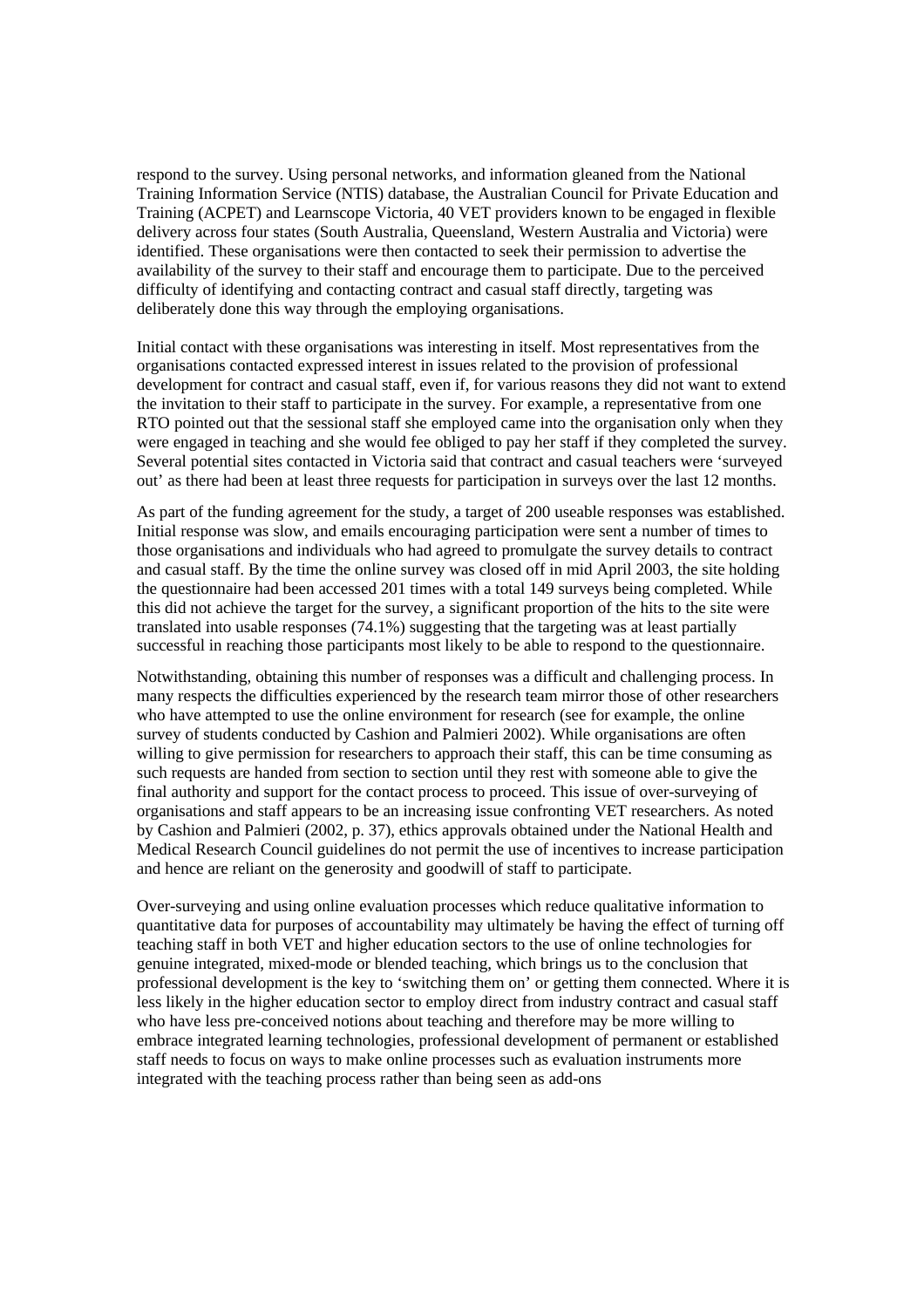A recent study of the extent to which lecturers at Queensland University of Technology were using online learning technologies found just this – that many were just posting their lecture notes and using the internet as an information tool rather than as an interactive and integrated teaching medium. However, as found in the VET research study, professional development is not just an individual process that occurs in a vacuum, which was confirmed by the review at QUT which went on to conclude that achieving an integrated approach to online teaching, assessment and evaluation 'will need a change in culture, a whole-of-institution approach and changes to staff development, workload management, rewards and policy' (Illing, 2003: 23).

The conclusions to be drawn from the various threads introduced in this paper are that:

- ?? flexible educational methodologies and online technologies need to be underpinned by sound theoretical considerations and presented within an integrated framework that includes a range of delivery methods.
- ?? online evaluations that are not connected to educational theories and are not part of an integrated course design process are examples of 'add-ons' rather than an integrated approach.
- ?? achieving such an integrated approach requires not only professional development but an awareness of contextual institutional issues including workforce management.
- ?? casualisation of the educational workforce can result in a separation of the design and development of courses from their delivery and assessment - an issue of quality and accountability.

# **References**

- Brennan, R 2003, 'One size doesn't fit all', The pedagogy of online delivery in Australia', in *Online Learning: Research Readings,* ed H Guthrie, NCVER, Adelaide, pp.55-70.
- Cashion, J & Palmieri, P 2002, *The secret is the teacher: the learner's view of online learning,* NCVER, Adelaide.
- Ellis, A & Phelps, R 'Staff development for online delivery: a collaborative team-based action learning model', in *ASCILITE99 Conference Proceedings,* http://www.ascilite.org.au/conferences/brisbane99/papers/papers.htm [Accesses 1 May 2003].
- Harris, R, Simons, M, Hill, D, Smith, E, Pearce, R, Blakeley, J, Choy, S, & Snewin, D 2001, *The changing role of staff development for teachers and trainers in vocational education and training*, National Centre for Vocational Education Research, Leabrook, SA
- Hyde, P, Booth, R & Wilson, P 2003, 'The development of quality online assessment in VET', in *Online Learning: Research Readings,* NCVER, Adelaide, pp. 87-105.
- Illing, D 2003 'Make online part of teaching : audit', *Higher Education Supplement, The Australian*, August 27, p. 21.